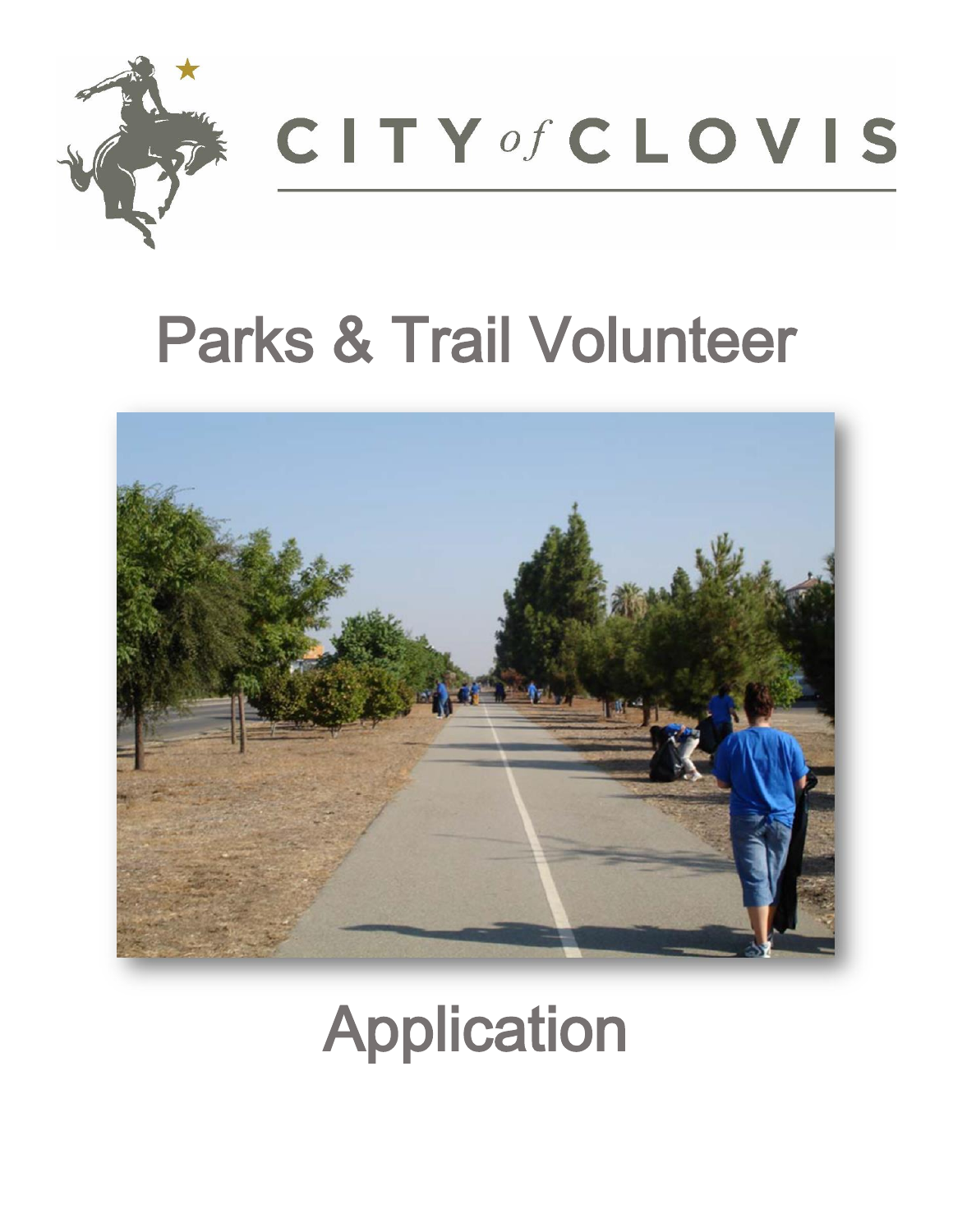

### Parks Volunteer

City of Clovis Parks Volunteer Program: Allowing businesses, organizations, families and individuals the opportunity to volunteer their time to help keep Clovis an enjoyable City in which to live.

- Volunteering may be one-time, on-going or adoption of a landscape
- Opportunities are available in parks, trails and landscaped areas

Included in this program:

- Volunteering Guidelines; including the different types of volunteering
- Volunteer Application
- Contact information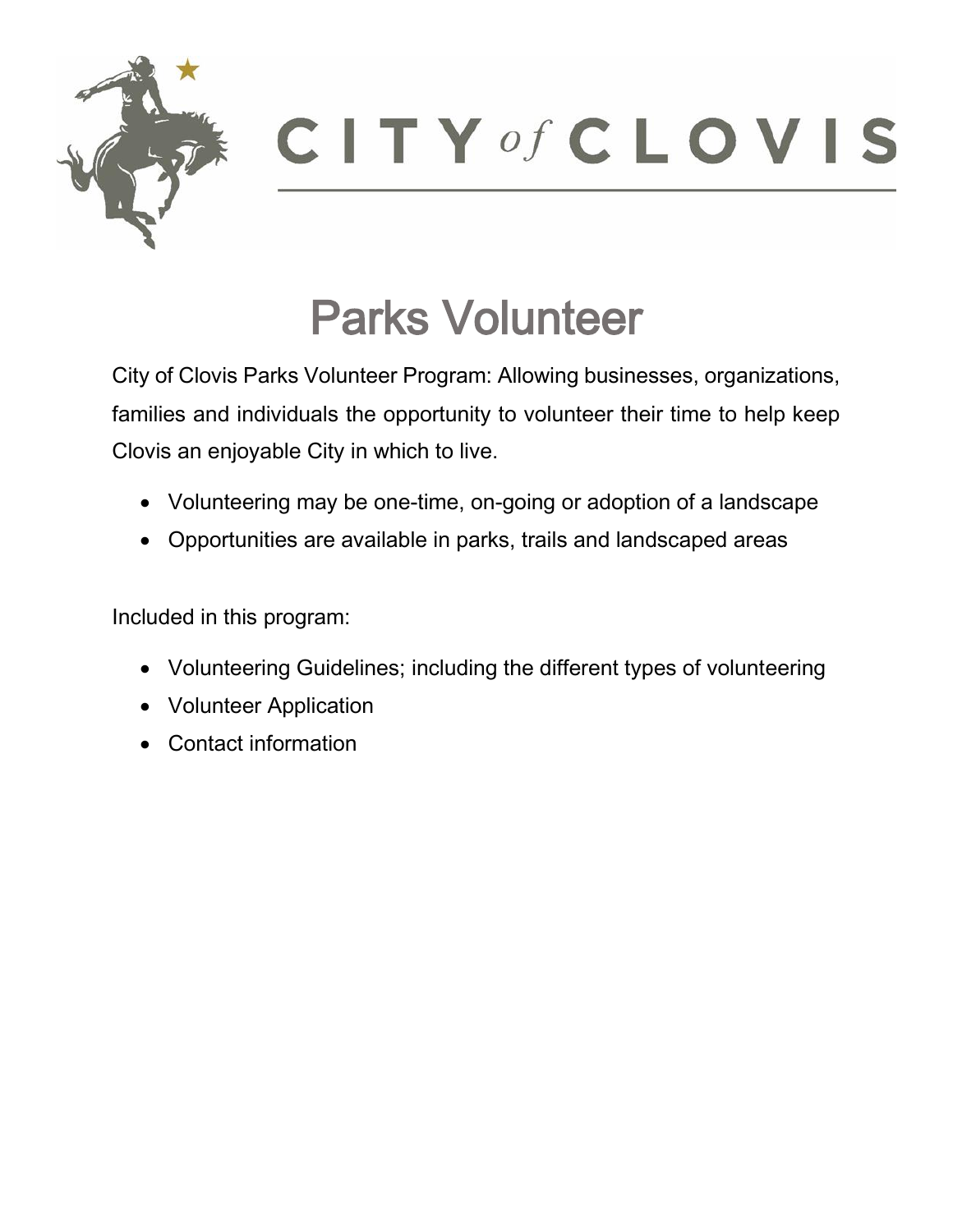

#### One-Time Volunteering

Volunteers working at a solitary or one-time event must fill out a Volunteer Liability Waiver. Volunteers may be asked to bring their own tools, protective equipment and water depending on the nature of the event. One-time events usually last two to four hours and involve washing, raking or cleaning in a park or along a trail.

#### On-going Volunteering

On-going volunteering is done on a monthly basis for two to four hours. Volunteers working as on-going volunteers must fill out a Volunteer Application, a Liability Waiver, and a Volunteer Information Sheet. On-going volunteers may also be required to have a background check. Ongoing volunteers may be required to bring their own tools, protective equipment and water. Ongoing Volunteers will need to be available for communication with the City.

#### Adopt-A-Park

Adopt-A-Park is the umbrella name for the adoption of an area within the City parks, trails, or other landscaped areas. Adoption requires at least two to four hours per month, depending on the requirements of the area; additional time may be needed. Volunteers wishing to "Adopt" an area must fill out a Volunteer Application, a Liability Waiver, and a Volunteer Information Sheet. The City may also require a background check. Volunteers wishing to "Adopt" an area may be required to bring their own tools, protection equipment and water. Volunteers that "Adopt" an area will need to be available for communication with the City. Volunteers who "Adopt" an area must meet the maintenance requirements of the area being adopted. Volunteers that "Adopt" an area may also receive a recognition sign placed in the adopted area.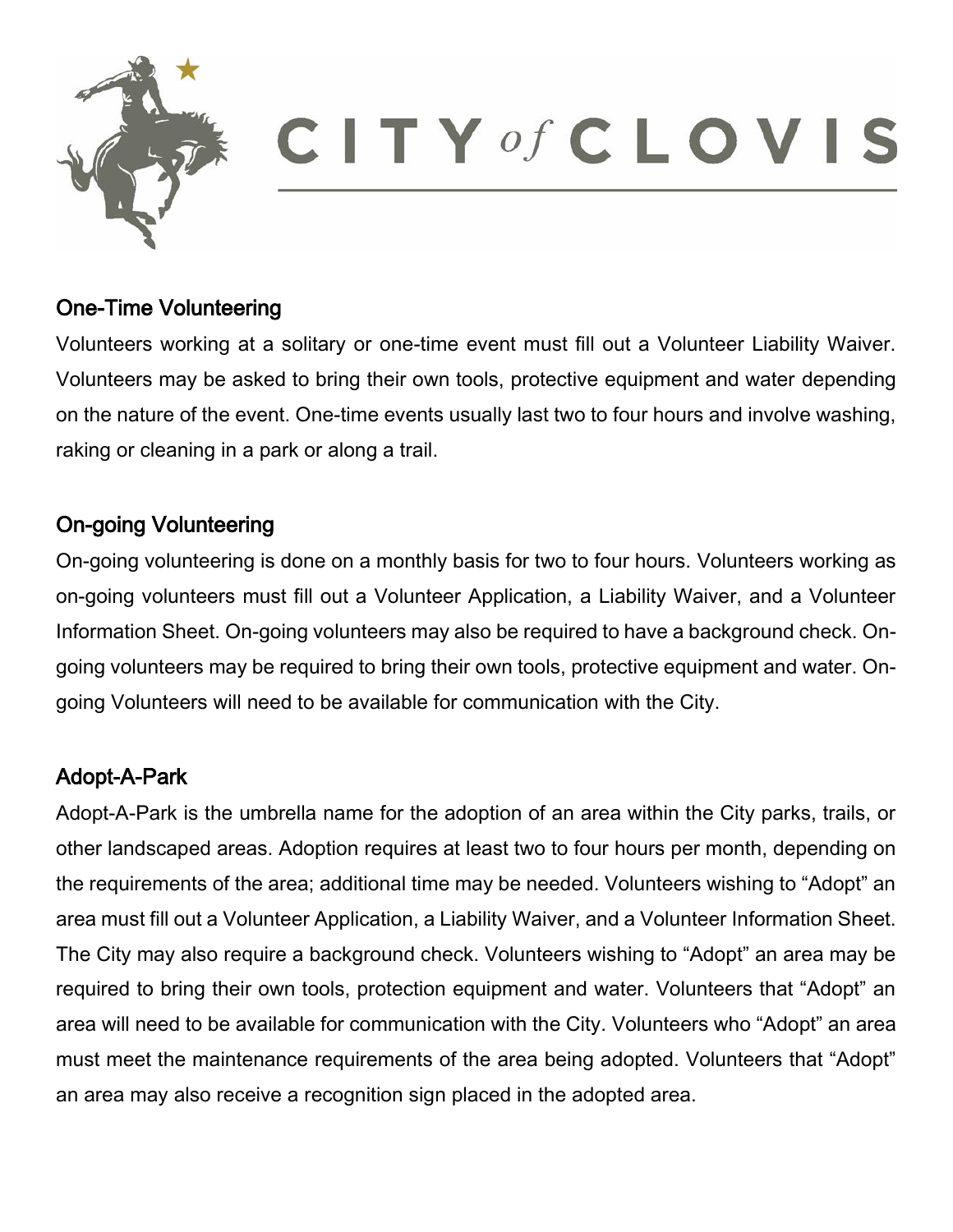

# **CITY** of **CLOVIS**

|                                       | <b>PARKS VOLUNTEER INFORMATION</b> |
|---------------------------------------|------------------------------------|
| * Please Print                        |                                    |
| <b>Organization Name:</b>             | Date:                              |
|                                       |                                    |
| <b>Contact Person:</b>                |                                    |
| Address:                              |                                    |
| Telephone:                            | Email:                             |
| Alternate Phone:                      |                                    |
| <b>No</b><br>Under Age 18:<br>Yes     |                                    |
| <b>Volunteer Area of Interest</b>     |                                    |
| <b>One-Time Event:</b><br>On-Going:   | Adopt-A-Park:                      |
| Volunteering in a Park:               |                                    |
| Volunteering on a Trail:              |                                    |
| Volunteering to Maintain a Landscape: |                                    |

I understand that our (my) work will be performed as a volunteer. I also understand that all persons participating with me must have a Liability Waiver on file with the City of Clovis. I understand that an Employee Information Sheet and a Background Check may be required depending on the nature of the volunteer assignment.

APPLICANT SIGNATURE:

.

If Under 18, Signature of parent/guardian is required:

PARENT/GUARDIAN: